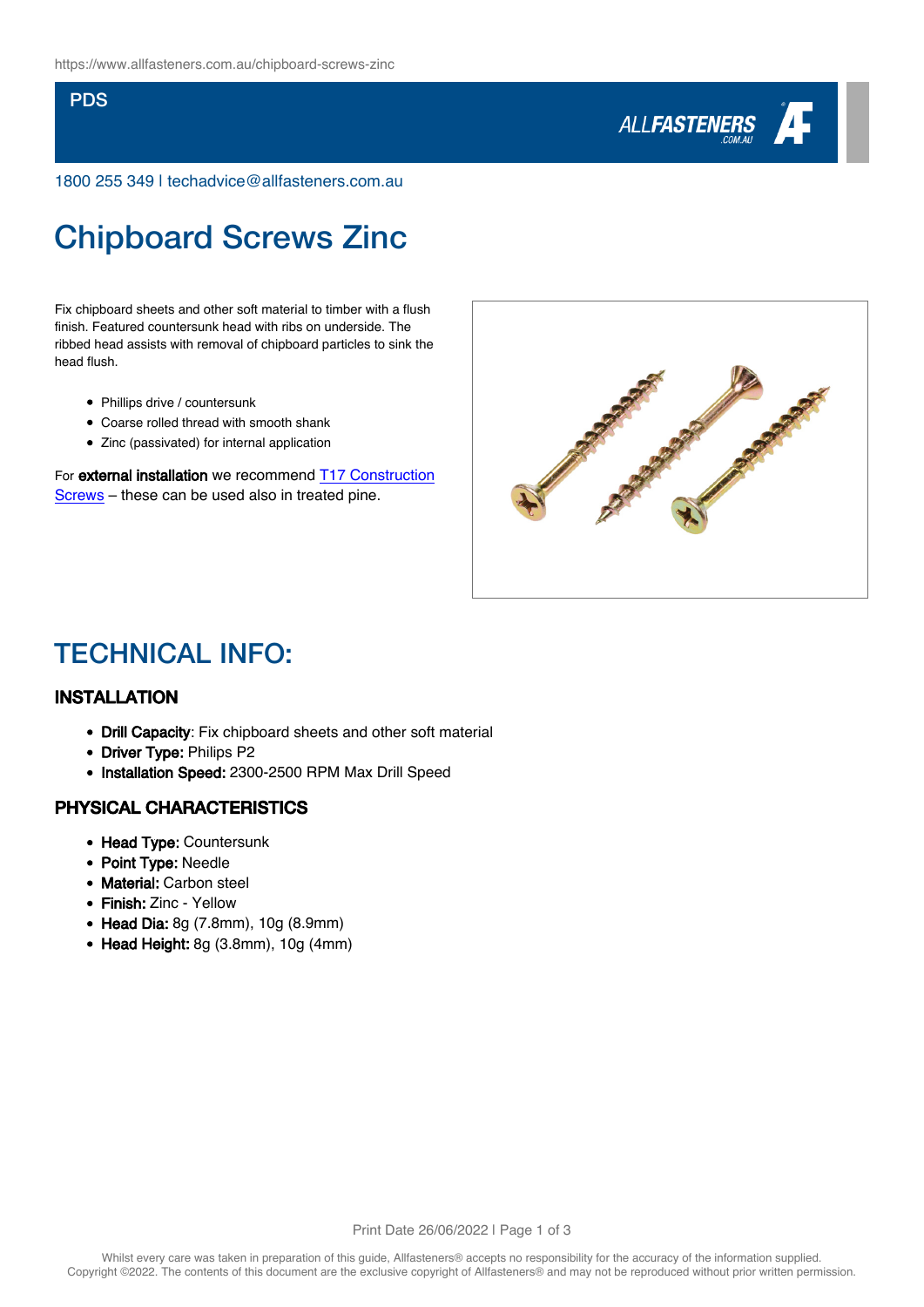#### 1800 255 349 | techadvice@allfasteners.com.au



## PRODUCT LIST

| <b>SKU</b> | Gauge x Length | <b>Driver Bit</b> | <b>Embed min</b> | Bx. Qty. | Crt. Qty. |
|------------|----------------|-------------------|------------------|----------|-----------|
| 3CRUY08016 | 8-10 x 16mm    | Ph.2              | 18 <sub>mm</sub> | 1000     | 24000     |
| 3CRUY08020 | 8-10 x 20mm    | Ph.2              | 18mm             | 1000     | 16000     |
| 3CRUY08022 | 8-10 x 22mm    | Ph.2              | 18mm             | 1000     | 16000     |
| 3CRUY08025 | 8-10 x 25mm    | Ph.2              | 18mm             | 1000     | 16000     |
| 3CRUY08028 | 8-10 x 28mm    | Ph.2              | 18 <sub>mm</sub> | 1000     | 12000     |
| 3CRUY08030 | 8-10 x 30mm    | Ph.2              | 18mm             | 1000     | 12000     |
| 3CRUY08032 | 8-10 x 32mm    | Ph.2              | 18mm             | 1000     | 12000     |
| 3CRUY08035 | 8-10 x 35mm    | Ph.2              | 18 <sub>mm</sub> | 1000     | 12000     |
| 3CRUY08040 | 8-10 x 40mm    | Ph.2              | 18mm             | 1000     | 8000      |
| 3CRUY08045 | 8-10 x 45mm    | Ph.2              | 18mm             | 1000     | 8000      |
| 3CRUY08050 | 8-10 x 50mm    | Ph.2              | 18 <sub>mm</sub> | 1000     | 8000      |
| 3CRUY08057 | 8-10 x 57mm    | Ph.2              | 18mm             | 500      | 4000      |
| 3CRUY08065 | 8-10 x 65mm    | Ph.2              | 18mm             | 500      | 4000      |
| 3CRUY10065 | 10-10 x 65mm   | Ph.2              | 25mm             | 500      | 4000      |
| 3CRUY10075 | 10-10 x 75mm   | Ph.2              | 25mm             | 500      | 3000      |
| 3CRUY10100 | 10-10 x 100mm  | Ph.2              | 25mm             | 200      | 2400      |

**The State** 

Print Date 26/06/2022 | Page 2 of 3

Whilst every care was taken in preparation of this guide, Allfasteners® accepts no responsibility for the accuracy of the information supplied. Copyright ©2022. The contents of this document are the exclusive copyright of Allfasteners® and may not be reproduced without prior written permission.